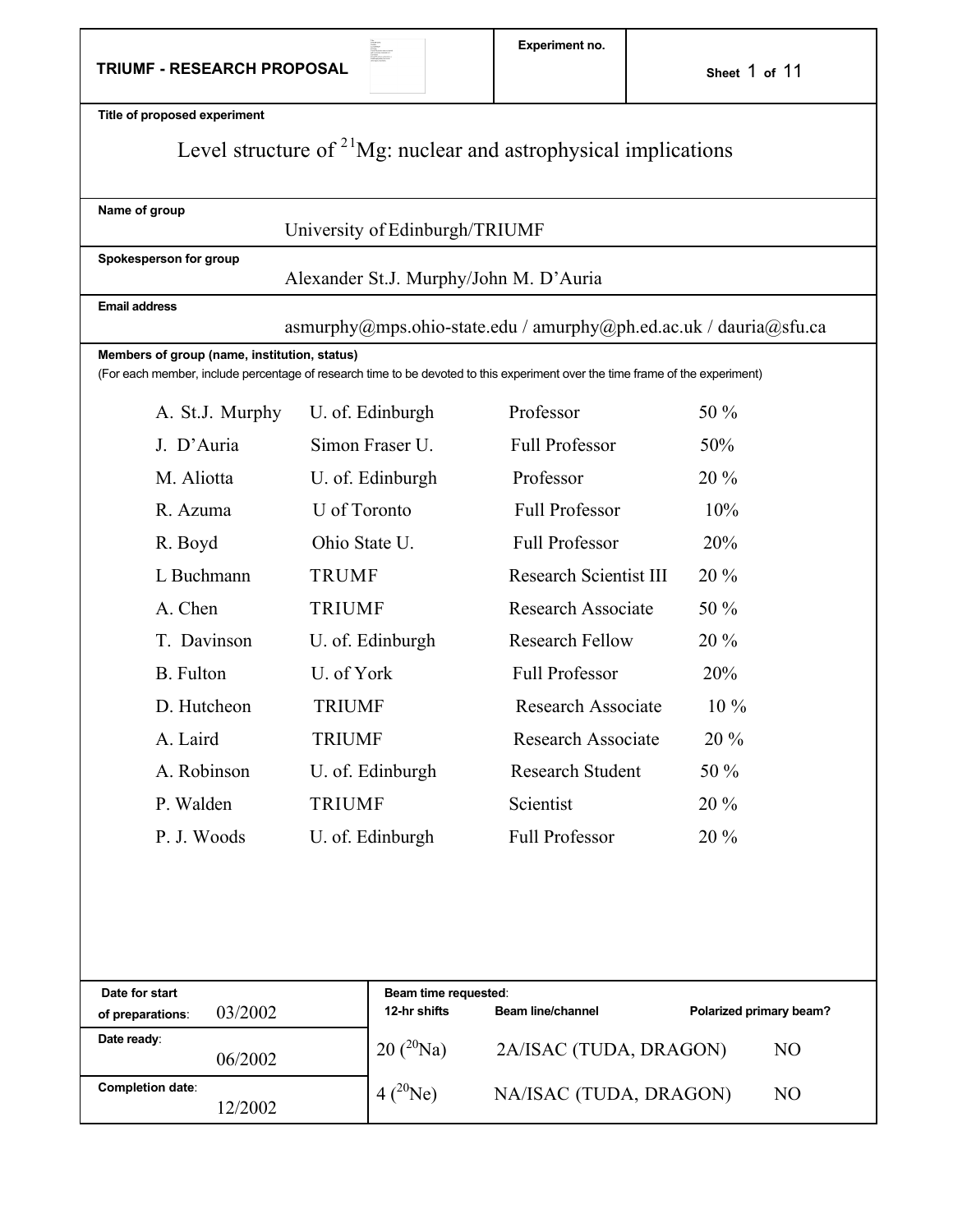# **INTRODUCTION** Sheet 2 of 11

Recently, radioactive beams of sodium have for the first time been accelerated at the TRIUMF facility. The proton rich isotopes available, coupled with the extraordinary abilities of the particle and gamma-ray detection facilities placed in the ISAC experimental hall, allow measurements relevant to many aspects of nuclear physics and astrophysics. In this paper we propose to make use of the world's first accelerated  $^{20}$ Na beam, the unique capabilities of the TUDA and DRAGON systems, and a fortunate coincidence of nuclear physics properties, to allow measurement of the proton and gamma decay widths, angular momentum assignments and high precision excitation energy determinations for several states in  $^{21}Mg$ .

The energy range available from ISAC, coupled with the high efficiency detection facilities of the TUDA system, allows detailed studies via elastic proton scattering. These will illuminate a region of excitation in  $2^{1}Mg$  in which one would expect there to be several states relevant to the astrophysically important <sup>20</sup>Na(p, $\gamma$ )<sup>21</sup>Mg reaction. Once identified in the (p,p) channel, we will attempt to observe, for the most favorable cases, using a hydrogen gas target, radiative captures with the DRAGON facility. Thus we will also determine the gamma decay widths. Studies similar to this latter objective were proposed in E908, presented to the EEC in December, 2000.

This reaction is an integral link in the path for breakout from the hot CNO cycle to the rp-process, and one resonance in particular, and very possibly more, is likely to play an important role. However, the data taken here will serve a wider purpose. These states in  $^{21}Mg$  are expected to have isobaric analogues in the mirror  $^{21}F$  nucleus. These fluorine states are rather well known, allowing detailed studies of the Coulomb energy shifts, and thus a test of a widely used technique for estimating resonance parameters in exotic nuclei. Indeed, the single previous measurement in this region of excitation in 21Mg was, as is typical away from stability, via a multi-nucleon transfer reaction. Thus spectroscopic information extracted relied heavily on highly model dependent finite range DWBA analysis and comparison with the mirror nucleus. The simpler analysis afforded through the use of a radioactive beam will provide a much needed stringent test of complicated multi-nucleon transfer reaction techniques that previously have been used in studies of reactions near the drip lines. Especially relevant for the measurement proposed here, in the Kubono *et al.* investigation, it was noted that compatibility between the results of their analysis and the known mirror states required unexpectedly large level shifts, and indicated there may be missing s-wave resonances, leaving a strong chance that astrophysically important states have so far remained undetected. These data are also needed for shell model studies of nuclei near the drip lines, since the quality of such descriptions breaks down away from stability.

The proposed mode of running has already been adopted in the recent  $^{21}Na(p,p)^{21}Na$  experiment (E879) during which a strong resonance was identified using TUDA and then subsequently measured in a short period of running on DRAGON as part of experiment E824, which studied the <sup>21</sup>Na(p,*y*) reaction. It should be emphasized that we do not propose a comprehensive study of the level structure of  $^{21}$ Mg, but rather a selective approach which aims to extract the most worthwhile aspects as efficiently as possible. In the present experiment we will require a total of 20 12 hour shifts to measure resonances in  $^{21}Mg$  using TUDA and DRAGON, along with 4 shifts for calibration reactions using stable beams.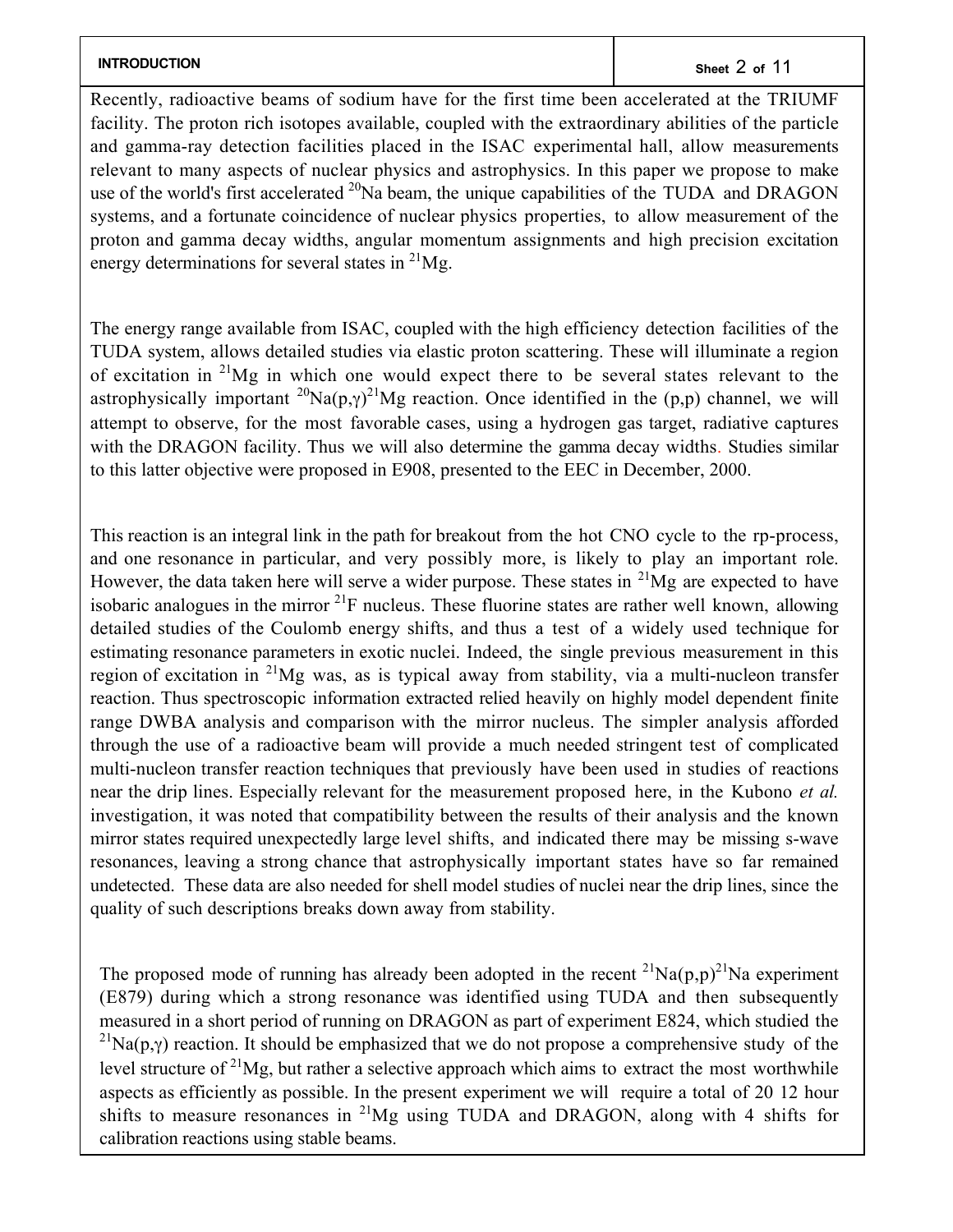| <b>BEAM and SUPPORT REQUIREMENTS</b>                                                                                                                                                                                                                                                                                                                   | Sheet 3 of 11 |
|--------------------------------------------------------------------------------------------------------------------------------------------------------------------------------------------------------------------------------------------------------------------------------------------------------------------------------------------------------|---------------|
| <b>Experimental area</b>                                                                                                                                                                                                                                                                                                                               |               |
| ISAC high energy hall (TUDA and DRAGON)                                                                                                                                                                                                                                                                                                                |               |
| Primary beam and target (energy, energy spread, intensity, pulse characteristics, emittance)                                                                                                                                                                                                                                                           |               |
| Proton $(20\mu A, 500MeV)$                                                                                                                                                                                                                                                                                                                             |               |
| Secondary channel<br><b>TUDA</b><br><b>DRAGON</b>                                                                                                                                                                                                                                                                                                      |               |
| Secondary beam (particle type, momentum range, momentum bite, solid angle, spot size, emittance, intensity, beam purity, target, special<br>characteristics)                                                                                                                                                                                           |               |
| ISAC ion source: <sup>20</sup> Na, 300 –1500 keV/u, bunched beam, $\Delta t = 1$ ns, $\Delta E/E = 0.2\%$ .<br>Minimum beam required: $2x10^6$ pps for the <sup>20</sup> Na(p,p) <sup>20</sup> Na studies with TUDA,<br>$5x10^6$ pps for the <sup>20</sup> Na(p,y) <sup>21</sup> Mg studies with DRAGON<br>Off-line source: $^{20}$ Ne, 200-1500 keV/u |               |
| <b>TRIUMF SUPPORT:</b><br>Summarize all equipment and technical support to be provided by TRIUMF. If new equipment is required, provide cost estimates.<br>NOTE: Technical Review Forms must also be provided before allocation of beam time.                                                                                                          |               |
| <b>ISAC</b>                                                                                                                                                                                                                                                                                                                                            |               |
| Data acquisition support                                                                                                                                                                                                                                                                                                                               |               |
| <b>NON-TRIUMF SUPPORT:</b><br>Summarize the expected sources of funding for the experiment.<br>Identify major capital items and their costs that will be provided from these funds.                                                                                                                                                                    |               |
| Project support for students, support for travel.                                                                                                                                                                                                                                                                                                      |               |
|                                                                                                                                                                                                                                                                                                                                                        |               |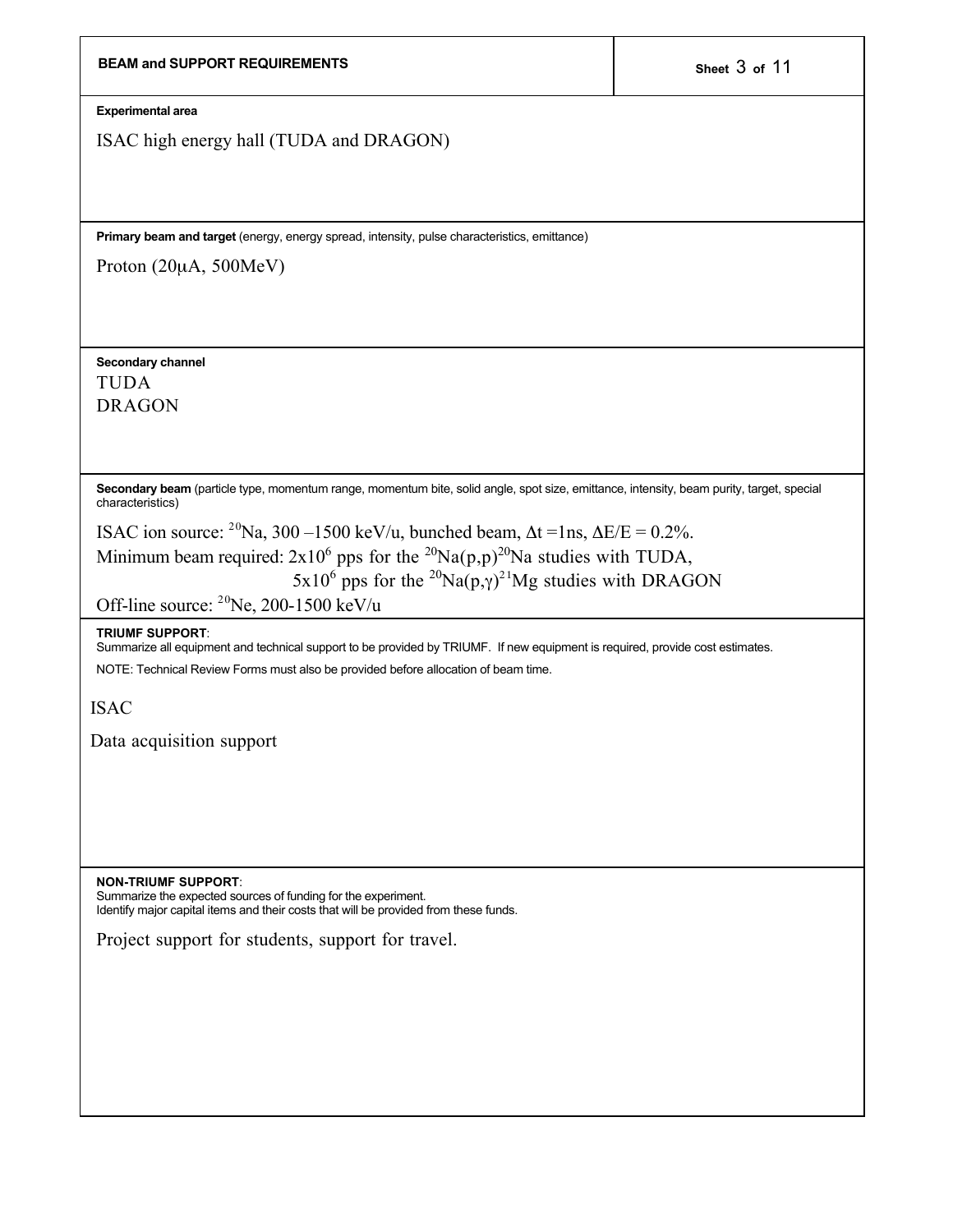Summarize possible hazards associated with the experimental apparatus, precautions to be taken, and other matters that should be brought to the notice of the Safety Officer. Details must be provided separately in a safety report to be prepared by the spokesperson under the guidance of the Safety Report Guide available from the Science Division Office.

Radioactive: There are no safety concerns above and beyond the normal running of a radioactive beam in the ISAC experimental hall. Beam intensities of  $5-50 \times 10^6$  s<sup>-1 20</sup>Na ions are predicted. <sup>20</sup>Na is  $\beta^+$  unstable with a half-life of roughly a half second, so no residual activity is expected after irradiation. Fields during RIB operation are not expected to exceed a few mSv/hr at 1m at any location due to this beam.

Chemical: An additional concern will be the hazards of using hydrogen as a target in DRAGON. This is not an unusual mode of operation and so these concerns have been addressed elsewhere.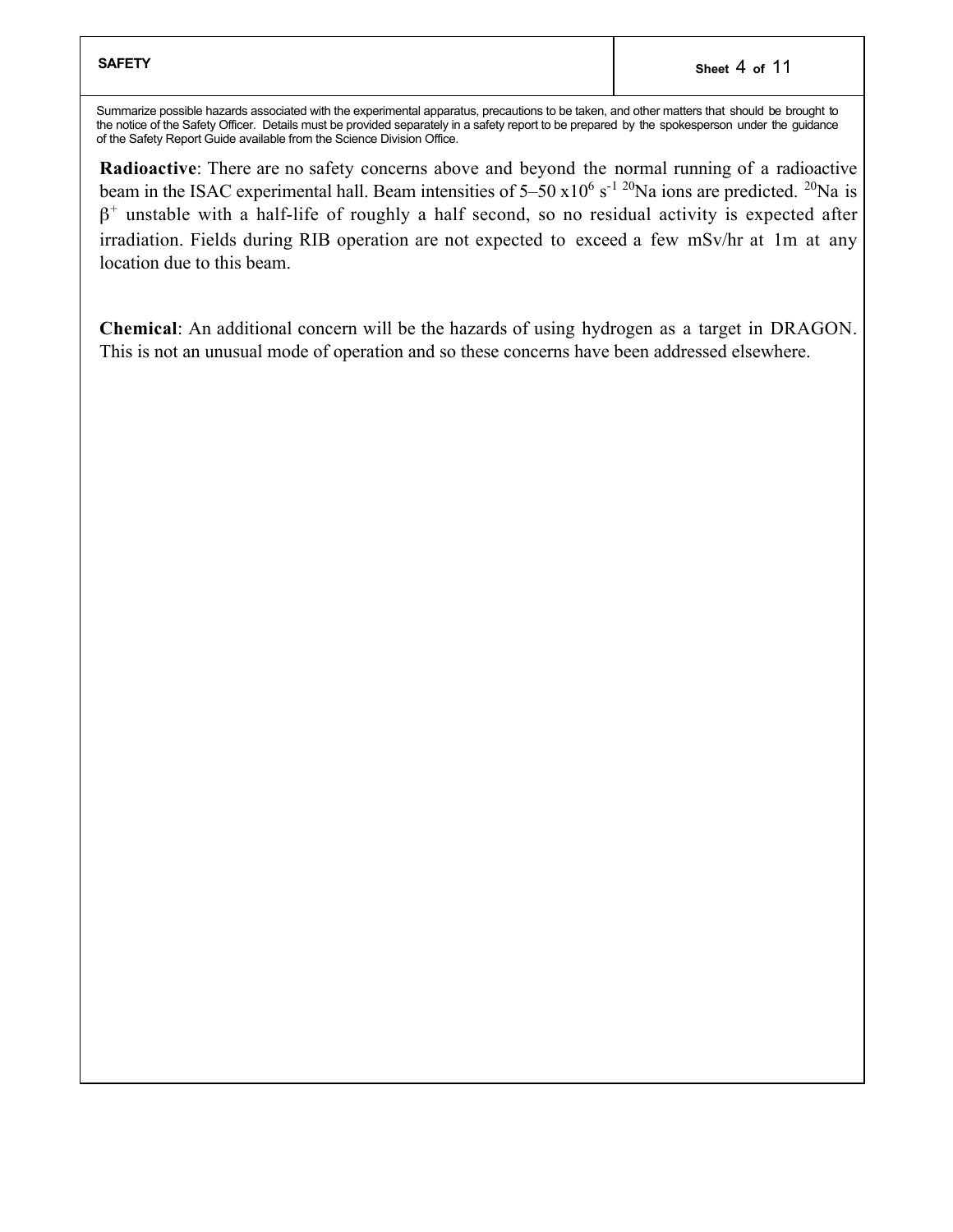### **Introduction**

The objective of this proposal is to significantly advance knowledge of the nuclear level structure of  $2^{1}$ Mg. The properties of this nucleus are such that it is believed it may play an important role in several nucleosynthetic processes that occur in neutron stars and maybe white dwarfs. Also, from a strictly nuclear physics view point, the study of the structure of exotic nuclei has gained significant importance since the advent of radioactive beam facilities. These open up an invaluable means to experimentally access, for the first time, nuclei for which very little is known at present.

In what follows we shall outline the main motivations to study the  $^{20}$ Na(p,p) $^{20}$ Na and  $^{20}$ Na(p, $\gamma$ ) $^{21}$ Mg reactions and the level scheme of the unstable compound nucleus that they populate.

## **Astrophysical Relevance**

#### **Nucleosynthesis in Novae and X-ray bursts.**

Heavy element production in extreme astrophysical environments, such as novae and x-ray bursts, is one of the most rapidly developing fields of nuclear physics. This is due not only to the advances in accelerator physics and detector arrays as witnessed at TRIUMF, but also to simultaneous advances in observational astronomy and advances in the theoretical treatment and understanding of explosive nucleosynthesis.

The objective of this proposal is first to locate and identify resonances in the  $20Na(p,p)$  Na reaction using TUDA, and then to take advantage of the ability to switch rapidly to the DRAGON facility to directly determine the astrophysically significant  ${}^{20}\text{Na}(\text{p},\gamma)^{21}\text{Mg}$  reaction rate. These measurements will help determine the exact mechanism for the energy generation and nucleosynthesis that occurs in novae and x-ray bursts.

Type-I x-ray bursts and novae are examples of binary stellar sites where accretion onto a degenerate partner can lead to an environment in which runaway energy generation produces large amounts of nucleosynthesis on a very short timescale (Boyd 1999). Consequently, the nuclei involved do not have enough time to beta decay, and thus completely different reaction pathways are involved from the nucleosynthesis that occurs over much longer timescales in more stable stellar environments.

For x-ray bursts, where hydrogen is accreted onto the surface of a neutron star, current models suggest that the hot CNO cycles dominate the energy generation for temperatures T~0.4 GK (Wiescher 1998). The observed energy output however appears to be larger than these cycles are capable of producing. Thus it is thought that as the temperature and density increase, proton- and/or alpha–captures can become faster than the beta decays. This opens up the possibility of breaking out of the CNO cycles to the rpprocess, which in turn determines a much larger energy generation as well as the explosive production of nuclei up to, perhaps, mass 100.

Current theory suggests the transition to breakout should occur above about T=0.6 GK (Wiescher 1999), proceeding via the reaction sequence <sup>15</sup>O(α,γ)<sup>19</sup>Ne(p,γ)<sup>20</sup>Na(p,γ)<sup>21</sup>Mg. While the alpha capture reaction is thought to determine the rate of this reaction sequence no direct data exists for the <sup>20</sup>Na(p,γ)<sup>21</sup>Mg reaction. Although indirect data (Kubono 1992) seem to indicate levels within the Gamow window, only a direct determination of the  ${}^{20}\text{Na}(\text{p},\gamma)^{21}\text{Mg}$  reaction cross section at the relevant energies will confidently constrain the nucleosynthesis path. At higher temperatures still, current models suggest that the <sup>14</sup>O(α,p)<sup>17</sup>F(p,γ)<sup>18</sup>Ne(α,p)<sup>21</sup>Na may dominate (Hahn 1996). However, this has yet to be confirmed and it is thoroughly possible that the initially mentioned reaction path may continue to dominate to higher temperatures. Given that barely any experimental data exists to confirm this picture, a measurement of a reaction that is located on the path to break out, and is indeed the first reaction in the chain of reactions after breakout, is clearly a high priority.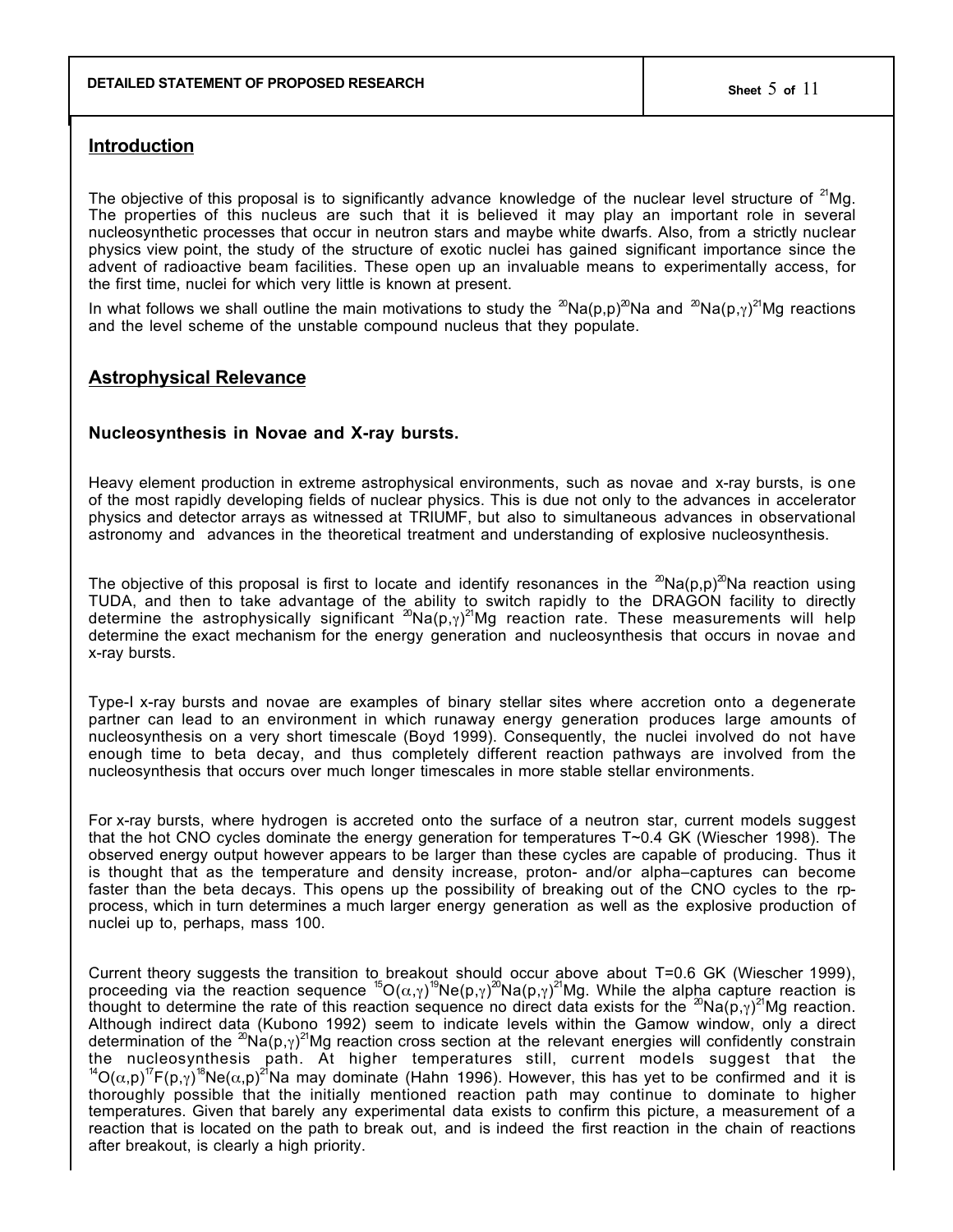## **DETAILED STATEMENT OF PROPOSED RESEARCH Sheet** 6 **of** 11

The <sup>20</sup>Na(p, $\gamma$ )<sup>21</sup>Mg reaction also plays a fundamental role in the energy generation and nucleosynthesis involved in novae explosions (Wiescher 1998), that is, when accretion from the hydrogen envelope of one star falls on to the surface of a white dwarf. In this case, the lower gravitational field of the white dwarf means that temperatures and pressures are insufficient to allow breakout to occur. Instead, it is thought that the NeNa and MgAl cycles will become the energy source. Of interest here is the NeNa cycle:

<sup>20</sup>Ne(p,γ)<sup>21</sup>Na(p,γ)<sup>22</sup>Mg(β<sup>+</sup>)<sup>22</sup>Na(p,γ)<sup>23</sup>Mg(β<sup>+</sup>)<sup>23</sup>Na(p,α)<sup>20</sup>Ne

This reaction paths cannot occur unless the  $20$ Ne seed nuclei are available. Since  $20$ Ne is the beta decay daughter of <sup>20</sup>Na, it becomes clear that the <sup>20</sup>Na(p, $\gamma$ )<sup>21</sup>Mg reaction is important in determining how quickly the  $20$ Na is depleted, thereby affecting the subsequent synthesis in the NeNa cycle.

### **Nuclear Relevance**

### **Thomas Ehrman energy shift calculations**

Apart from astrophysics, there are other areas of physics where reactions need to be studied which involve radioactive nuclei for which little information is known. A frequently used method for estimating the structure of such a nucleus is to make a comparison to the mirror nucleus which, by definition, has an inverted number of neutrons and protons. The isospin states of the two nuclei are thus equivalent, and the only differences should be due to the Coulomb force. However, these differences can mean that states that in one nucleus are unbound, can be bound in the mirror nucleus, and thus the mirror nucleus may have much more spectroscopic data available. To take into account the differences caused by the Coulomb force one has to account for the different spatial distributions of the protons within the nucleus compared to the neutrons in their isobaric analogue states. For this one can use the formalism of Thomas and Ehrman (Thomas 1952, Wiescher 1988).

This is of particular interest in the present case for two reasons. Firstly, the only data that currently exist seem to suggest an unexpectedly large shift for the (astrophysically important) states near the proton threshold. Indeed the shift for one state appears to be large enough to make bound a state which would otherwise be expected to be unbound. This presents the possibility that the states have been misidentified and thus there may be other states so far undiscovered. Another possibility is that the prescription of calculating the level shifts needs to be modified. This is the second reason of interest: a test here will provide a benchmark for the application of the Thomas-Ehrman energy-shift technique for other reactions near the drip line, many of which will be made at TRIUMF in the coming years. Two key parameters in determining the level shift are the angular momentum transfer involved, and the proton decay widths. The proposed measurements will provide high quality data relating to both of these.

## **Structure of 21Mg**

The simple shell model description of the ground state of  $^{21}$ Mg is expected to be a closed  $^{16}$ O core plus 5 nucleons distributed as  $\ltq \pi 1d_{5/2}$ <sup>2</sup> $\ltq$  v1d<sub>5/2</sub>>. States excited in proton scattering are thus likely to reflect unpaired nucleons in the π1d<sub>5/2</sub>, π2s<sub>1/2</sub> and π1d<sub>3/2</sub> shells. Additionally, negative parity states can be formed by promotion of a nucleon from the <sup>16</sup>O core. This appears to be confirmed by the level structure of the mirror nucleus, <sup>21</sup>F, where the ground state spin-parity is indeed 5/2<sup>+</sup>, the 1st excited state is 1/2<sup>+</sup> and then there are several positive parity states above that with spins assignments of 1/2, 3/2, 5/2 and 7/2 and. A more sophisticated theoretical description of the structure of <sup>21</sup>Mg is at the current time difficult: whereas for nuclei in this mass region close to stability, theoretical shell model studies are generally able to describe nuclei very well using the W-interaction, closer to the drip lines they work rather less well. Indeed, this has led to significant recent desire for more data, such as those that would be gained from this experiment [Otsuka 2001].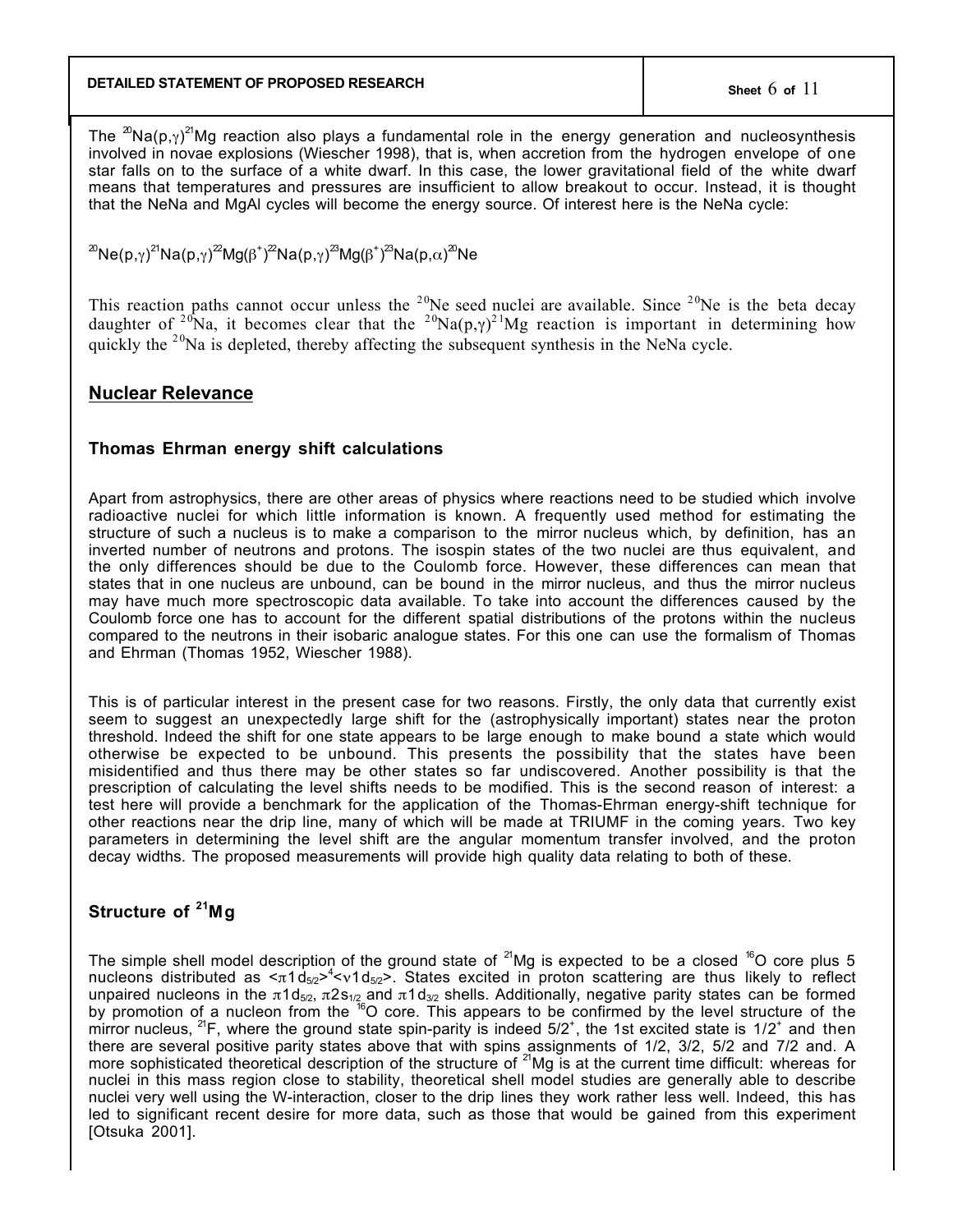Experimentally, knowledge of the level structure of <sup>21</sup>Mg above the proton threshold of 3.216 MeV is entirely based on the measurements of Kubono *et al.* (Kubono 1992). This study, populated states through the <sup>24</sup>Mg(<sup>3</sup>He, <sup>6</sup>He)<sup>21</sup>Mg reaction. They observed around twenty states with excitation energies in the range 0-6 MeV, determining level energies to approximately 15 keV. Largely tentative transferred angular momentum values were determined for half of these, through comparison of the angular distributions to an exact finite range distorted wave Born approximation, and then tentative J<sup>π</sup> values were assigned through comparison with the structure information available from  $21F$ , the mirror of  $21Mg$ . A summary of their findings relevant to this proposal is included in Figure 1. Of particular interest is that the first few excited states above the proton threshold were found to be much lower than the previous predictions (Wallace 1981, Langanke 1986). Additionally, the analysis of Kubono *et al.* indicated  $L<sub>tr</sub>=2$ transfer for the population of these states, whereas they had previously been assumed to be via  $L_{tr} = 0$ transfer.



Figure. 1. Level structure of <sup>21</sup>Mg and <sup>21</sup>F near the <sup>20</sup>Na+p threshold

Table 1 then lists the resonance parameters that they inferred, based on assumptions of the spectroscopic factors and the exact spin assignments. Immediately apparent is that both the gamma and proton decay widths are rather small (under the assumptions made) for the lower lying of these states, thus making them likely unobservable. However, the state at  $E_x=4.010$  MeV ( $E_x=0.794$  MeV), if confirmed, should be readily detectable, apparently having both large proton and gamma decay widths. This resonance is expected to be a major contributor to the <sup>20</sup>Na(p,  $\gamma$ ) reaction rate in the high temperature range (Kubono 1992). If the resonance parameters so far assumed turn out to be incorrect then others of the states may in fact be strong enough to also be observed. Moreover, there may well be strong resonances so far unobserved, due to the selectivity of the (<sup>3</sup>He, <sup>6</sup>He) transfer reaction. Also, the study of Kubono *et al.* was limited from observing states above an excitation of about 4.4 MeV by carbon contamination, and thus resonances above  $E_f$ =1.2 MeV may have been hidden. If new states should be observed, and have  $L<sub>tr</sub>=0$ , they could be highly significant for astrophysical reasons.

In this proposal, the entrance channel is to be  $^{20}$ Na+p, and angular distribution of scattered protons should give definite values of angular momentum transfer. The channel spin of either 3/2 or 5/2 means that the final angular momentum of a state can then be derived from spectroscopic information of the mirror nucleus, as well as the possibility of  $\gamma$ -ray strength observations.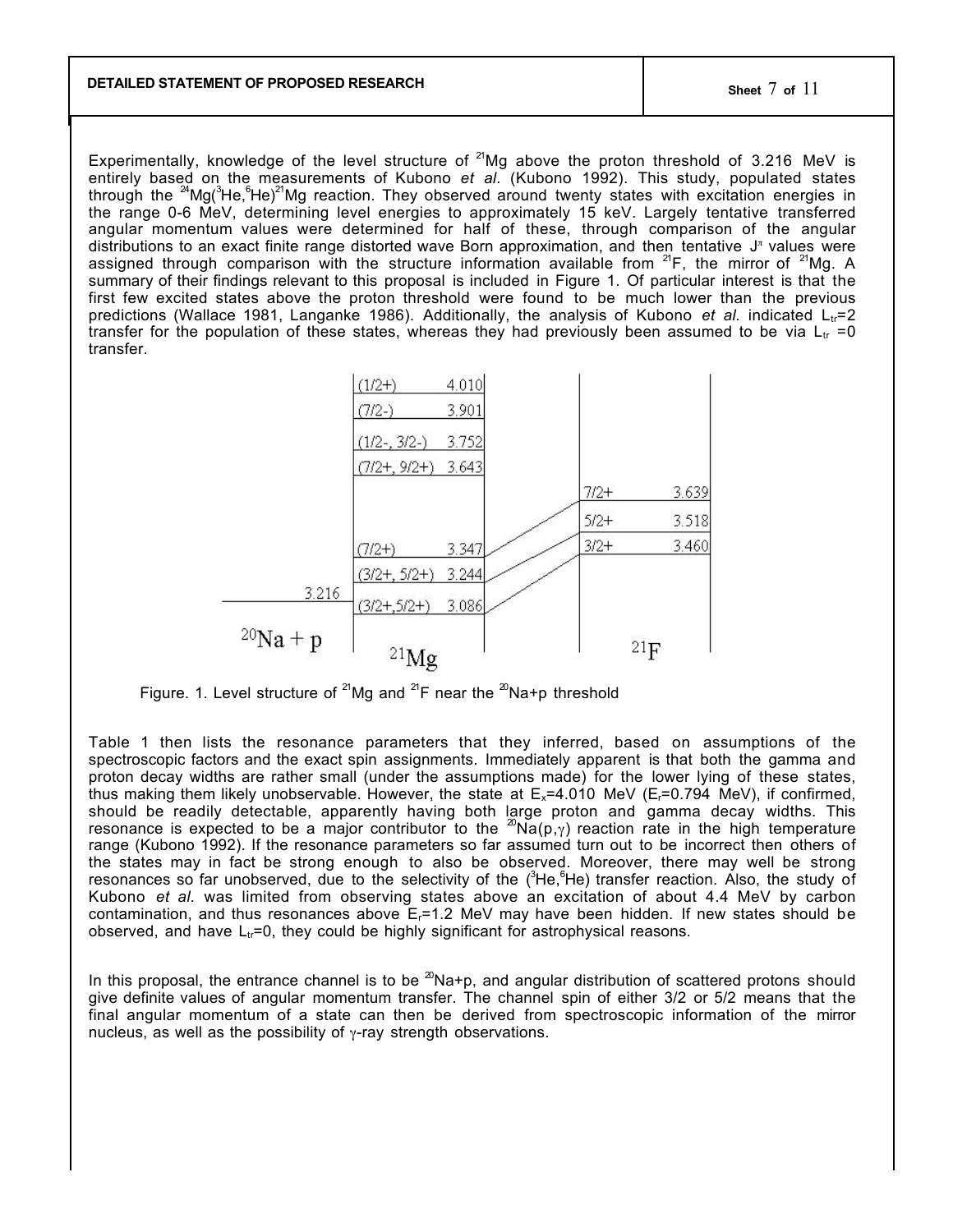**DETAILED STATEMENT OF PROPOSED RESEARCH Sheet** 8 **of** 11

| $^{21}$ Mg (MeV) | $E_r$ (MeV) | $\mathsf{J}^\pi$         | $\Gamma_{\rm p}$ (eV)  | $\Gamma_{\gamma}$ (eV) | ωγ (meV)               |
|------------------|-------------|--------------------------|------------------------|------------------------|------------------------|
| 3.086            | $-0.130$    | $(3/2^+,$<br>$5/2^{+}$ ) | no data                | 0.188                  | no data                |
| 3.244            | 0.028       | $(3/2^+, 5/2^+)$         | $3.04 \times 10^{-19}$ | 0.0833                 | $1.82 \times 10^{-16}$ |
| 3.347            | 0.131       | $(7/2^+)$                | $1.23 \times 10^{-6}$  | 0.274                  | $9.84 \times 10^{-4}$  |
| 3.643            | 0.427       | $(7/2^+, 9/2^+)$         | $1.58\times10^{4}$     | $6.09x10^{3}$          | $1.54 \times 10^{4}$   |
| 3.752            | 0.536       | (1/2, 3/2)               | 99.4                   | 0.1                    | 40                     |
| 3.901            | 0.685       | (7/2)                    | 0.872                  | 0.1                    | 70                     |
| 4.010            | 0.794       | $(1/2^+)$                | 4720                   | 0.439                  | 88                     |

Table 1. Resonance parameters adopted for the <sup>20</sup>Na+p reaction, reproduced from (Kubono *et al.*). Where more than one spin assignment is possible, the preferred choice is shown bold.

## **Description of the Experiment**

This proposal intends to use a radioactive  $^{20}$ Na beam delivered from the ISAC. The sodium beams that recently have been successfully accelerated allow a relatively firm estimate of a  $^{20}$ Na current of at least  $5x10^6$  s<sup>-1</sup>. Stable beams of <sup>20</sup>Ne will also be required, for calibration, and will be extracted from the off-line source.

The accelerated beam will be delivered to the TRIUMF-UK Detection Array (TUDA) beam line via the main switching magnet. The recent completion of the first phase of TUDA marked the start of a collaboration between Canada and the UK dedicated to high efficiency charged particle detection, optimally suited for experiments like this that feature radioactive beams in inverse kinematics. Experiment E879 recently showed the capability of the detection array in a configuration largely identical to that we propose. Additionally, further instrumentation is being included to enhance the number of channels by about a factor of two.

In this proposal, we plan to perform an excitation function over the complete energy range of the Drift Tube Linac (0.3 – 1.5 MeV/u). The excitation energy of states probed in <sup>21</sup>Mg will be from 3.502 MeV to 4.644 MeV. This range of excitation will probe the states above and including the one at  $E_x=3.643$  MeV. We believe that even if the tentative spectroscopic details attributed to the states below this are in reality more favourable, these states are still well beyond our hopes of sensitivity. However, there exists the possibility that there are other states that were not populated by the previous three-neutron transfer reaction, and to not consider that possibility risks missing perhaps the experiment's most important result. A polyethylene target (CH<sub>2</sub>) will be used, and proton recoils will then be detected in the silicon LEDA arrays. As experiment E879 proved, measurement of just the recoil protons, given the known arrival time window provided by the RF, is sufficient to provide adequate background suppression.

LEDA-style silicon detector arrays will be used to cover laboratory scattering angles from about 10-50 degrees. This corresponds to ~20-100 degrees in the centre-of-mass system. Elastically scattered recoil protons from the CH<sub>2</sub> target will have energies from 2.83 MeV at forward angles, down to 1.20 MeV for the largest scattering; well above the detection thresholds. From consideration of the data taken recently in the <sup>21</sup>Na(p,p) measurement (E879) we believe that nuclei detected following the scattering of the <sup>20</sup>Na beam with carbon nuclei in the target will not be a serious problem because they have substantially higher energies and can therefore be removed in software.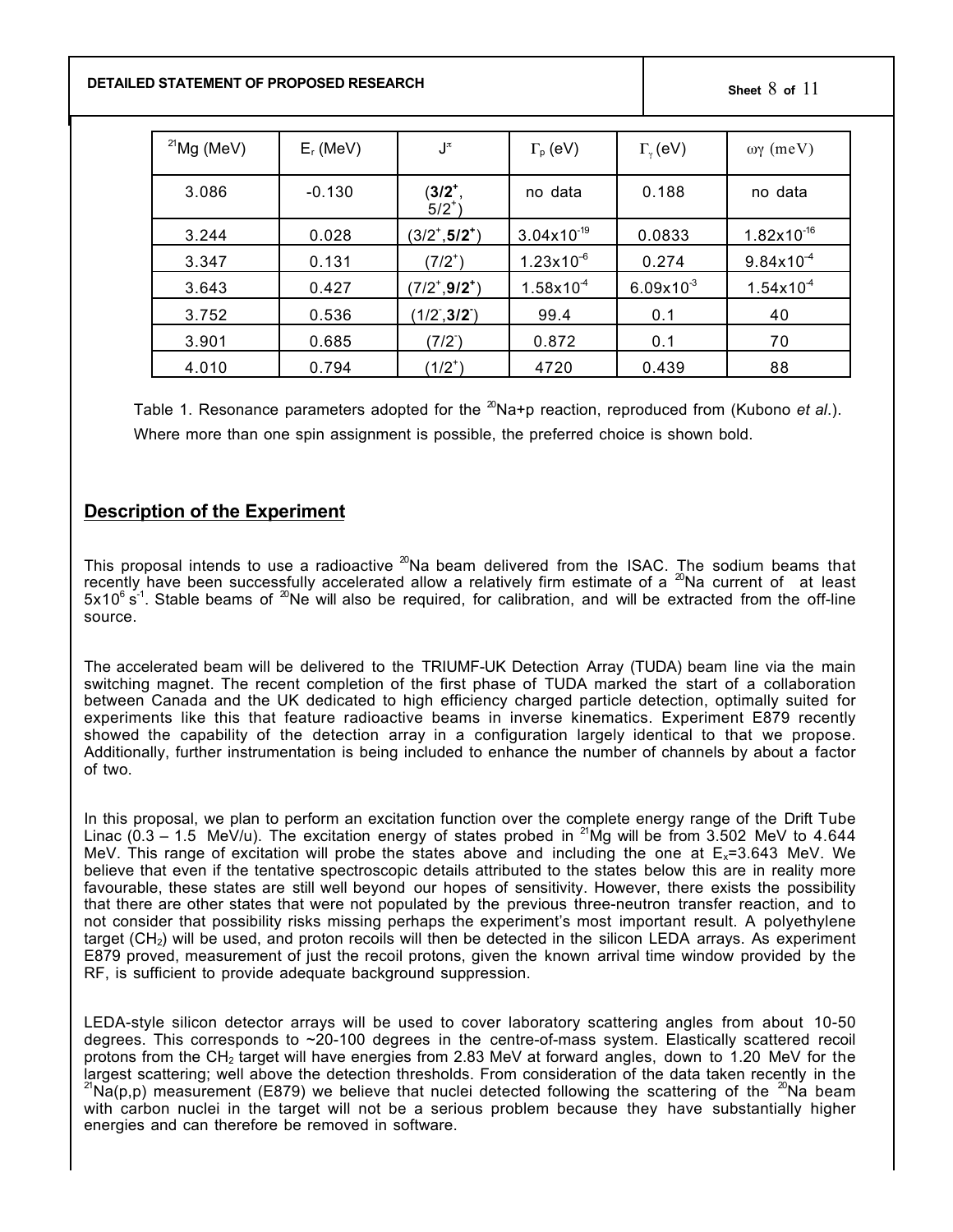### **DETAILED STATEMENT OF PROPOSED RESEARCH Sheet** 9 **of** 11

The proton widths of the resonances to be observed, even the wider ones, are narrow in comparison to the energy width of the target for the beams and energies involved. Similarly the ISAC beam should have an excellent energy resolution better than 0.2%. In order to cover the rather wide region of excitation in <sup>21</sup>Mg in as few runs as possible, a relatively thick target (~200µg/cm<sup>2</sup>, ~10<sup>18</sup> nuclei/cm<sup>2</sup>) shall be used, which will cover about 200 keV in excitation. Thus, our event rates will be thick target yields. Given that the decay widths needed to accurately estimate the expected yield are unknown, the simplest, and perhaps most reliable method of estimating the yields, is to make a comparison with a previous experiments that used similar experimental configurations. The recently completed E879 run at TRIUMF is a good example. This experiment's data analysis is at an early stage, but states with proton widths around 10 keV were clearly observed online, with a rate limited current of  $\sim 1 \times 10^{7}$  <sup>21</sup>Na s<sup>-1</sup>. Similarly, the measurement of the p(19Ne,19Ne)p reaction by Coszach *et al*. at Louvain-la-Neuve (Coszach 1994) also affords a suitable comparison. These data therefore lead us to believe any state with a width greater than 1 keV should be readily observable, and states with widths similar to or larger than the one reported by Kubono *et al.* at  $E_x$ =4.01 MeV (width 4.72 keV) should easily yield unambiguous  $L_{tr}$  values.

After a resonance has been identified with TUDA, and a measurement of the proton width determined, we will determine, for the most promising candidates, the gamma-decay width of the state. To do this we will set the switching magnet so as to deliver the beam to the Detector of Recoils and Gammas Of Nuclear reactions (DRAGON). This is a facility dedicated and optimised for the study of radiative proton and alpha capture reactions in inverse kinematics. The DRAGON features a windowless, differentially pumped gas target, BGO detectors to observe capture gamma-rays, a state-of-the-art electromagnetic mass separator, and an array of focal plane detectors to observe the recoils. Thus the DRAGON is ideally suited to the measurement of the  $20Na(p,\gamma)^{21}$ Mg reaction. Its excellent suitability to these measurements has been confirmed in the experiments conducted since construction was completed in 2001. Further details relating to DRAGON are given in NSERC 1997.

Once again, since we will operate the windowless gas target at a thickness of about 10<sup>18</sup> atoms cm<sup>2</sup> we shall be measuring thick target yields. The yield from the widely spaced narrow resonances can be directly related to the resonance strength in the following way:

$$
Y = 2\pi \mathsf{D}^2 \omega \gamma \frac{m_p + m_t}{m_p} \frac{n}{dE/dx} \int_{E_b - \Delta E}^{E_b} \frac{1}{\sqrt{2\pi} \sigma_b} \exp\left(-\frac{(E - E_r)^2}{2\sigma_b^2}\right) dE
$$

where the masses of the projectile and target are  $m_p$  and  $m_t$ ,  $\lambda$  is the reduced de Broglie wave length, n is the target density, dE/dX is the stopping per unit length,  $E<sub>b</sub>$  is the beam energy and  $\sigma<sub>b</sub>$  is the rms width of the beam. Using this equation, and numerically performing the integration, gives the yields in table 2. These yields were taken from proposal E908 (Chen 2000) and assume a  $^{\infty}$ Na beam intensity of 5x10<sup>7</sup> p/s, an overall DRAGON transmission of 40% (includes charge state selection), and resonance strength values from Kubono *et al.* (Kubono 1992).

| $E_x$ in $^{21}$ Mg<br>(MeV) | L۲<br>(MeV) | ΔΕ<br>(keV/cm) | ωγ<br>$(\mathrm{meV})$ | Yield<br>(cph) |
|------------------------------|-------------|----------------|------------------------|----------------|
| 3.643                        | 0.427       | 14.6           | 0.154                  | 0.02           |
| 3.752                        | 0.536       | 14.5           | 40                     | 44             |
| 3.901                        | 0.685       | 14.3           | 70                     | 6.3            |
| 4.010                        | 0.794       | 14.2           | 88                     | 74             |

Table 2. Experimental parameters and predicted yields of events in DRAGON for several of the states of  $^{21}$ Mg, assuming the resonance parameters listed in Table 1.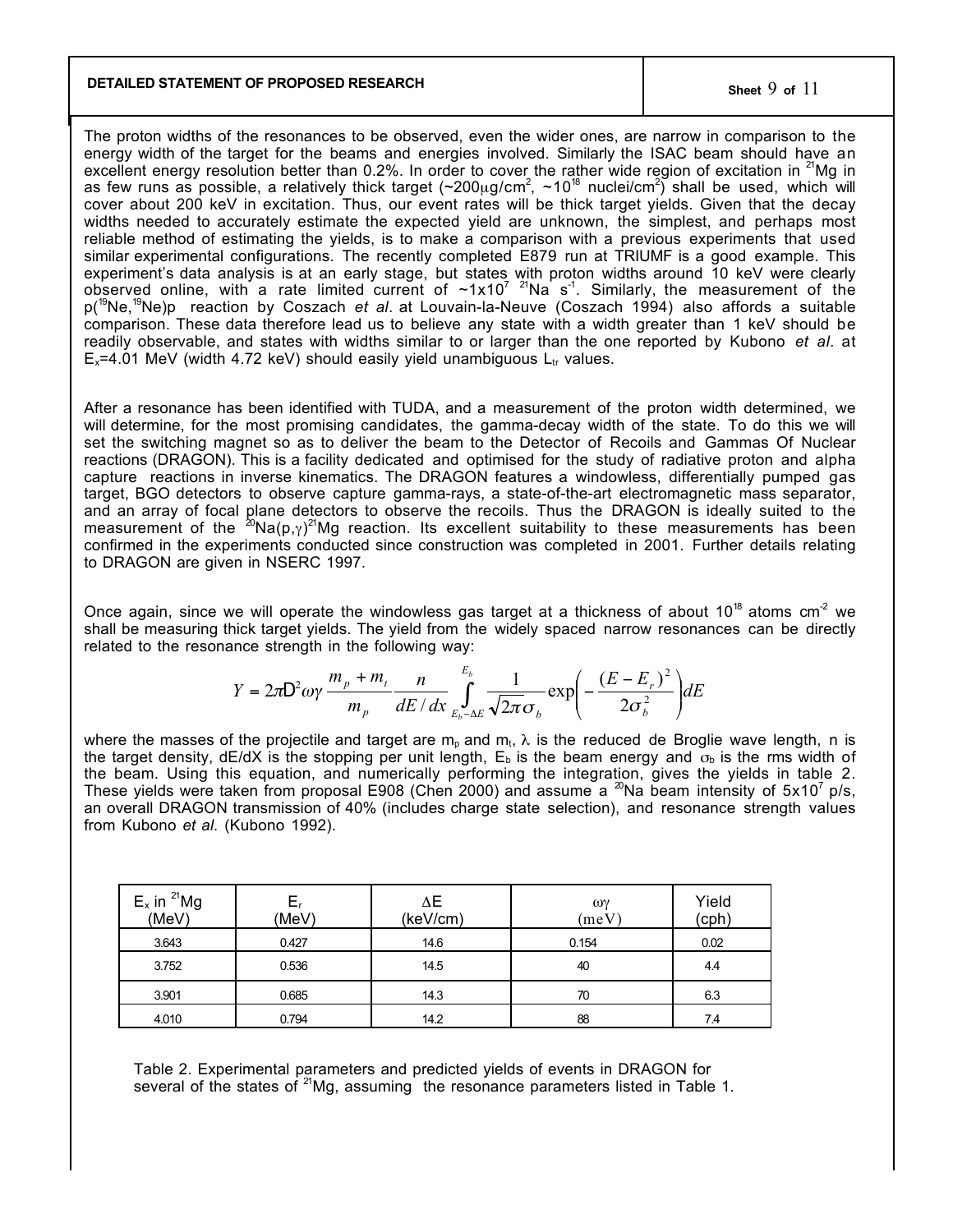## **Readiness**

Given the successes of experiments E824 and E879 we believe this experiment can be conducted as soon as beam time permits. We note that the complete instrumentation of TUDA in expected, resulting in roughly twice as many channels as used in the E879 proposal. This will allow an increase in the solid angle coverage and thus in detection efficiency. Given the <sup>20</sup>Na beam currents likely to be available, event rates of a few hundred Hz are expected, and thus we are not rate limited.

#### **Beam time required**

We intend to cover the excitation energy region in <sup>21</sup>Mg from 3.50 – 4.65 MeV. For the (p,p) measurements made with TUDA we will do this in 5 steps, each of 200-250 keV using thick targets. Once identified, promising resonances will then become the focus of  $(p, \gamma)$  studies using DRAGON. In this way we expect to an initial break down of the beam time required for this study using both TUDA and DRAGON is as follows: The numbers of shifts indicated include those required for calibration with stable beams.

| Radioactive beam: |                            | Stable beam     |                    |  |
|-------------------|----------------------------|-----------------|--------------------|--|
| TUDA Studies      | 10 $\times$ 12 hour shifts | TUDA Studies    | 2 x 12 hour shifts |  |
| DRAGON Studies:   | 10 x 12 hour shifts        | DRAGON Studies: | 2 x 12 hour shifts |  |

## **References**

[Boyd 1999] R.N. Boyd, Heavy Elements and Related New Phenomena, ed. by R. Gupta and W. Greiner, World Scientific, Singapore, (1999), p. 893

 [Wiescher 1998] M. C. Wiescher, H. Schatz and A. E. Champagne, Phil. Trans. R. Sc. Lond. A 356 (1998) 2105 [Otsuka 2001] T. Otsuka *et al*. Bull. Am. Phys. Soc. (2001)

[Wiescher 1999] M. C. Wiescher, J. Görres and H. Schatz, J. Phys. G 25 (1999) 133

[Kubono 1992] S Kubono, Y. Funatsu, N. Ikeda, M. Yasue, T. Nomura, Y. Fuchi, H. Kawashima, S. Sato,

H. Miyatake, H. Orihara and T. Kajino . Nuclear Physics A537 (1992) 153

[Hahn 1996] K.I Hahn, A. Garcia, E. G. Adelberger, P. V. Magnus, A. D. Bacher, N. Bateman, G. P. A. Berg, J. C. Blackmon, A. E. Champagne, B. Davis, A. J. Howard, J. Liu, B. Lund, Z. Q. Mao, D. M. Markoff, P. D. Barker, M. S. Smith, E. J. Stephenson, K. B. Swartz, S. Utku, R. B. Vogelaar and K. Yildiz, Phys. Rev. C 54 (1996) 1999 [Thomas 1952] R.G. Thomas, Phys. Rev. 88 (1952) 1109

[Wiescher 1988] M. C. Wiescher, J. Görres and F.K. Thielemann, Ap. J. 326 (1988) 384

[Otsuka] Bull. Am. Phys. Soc. 2001, Talk presented at the APS/JPS meeting, Maui, 2001.

[Wallace 1981] R. K. Wallace and S. E. Woosley, Astrophys. J. Suppl. **45** (1981) 389

[Langanke 1986] K. Langanke, M. Wiescher, W. A. Fowler and J. Görres, Astrophys. J. (1986) 629

[Coszach] R. Coszach, Th. Delbar, W. Galster, P. Leleux, I. Licot, E, Lienard, P. Lipnik, M. Michotte, A.

Ninane, J. Vervier, C. R. Bain, T. Davinson, R. D. Page, A. C. Shotter, P. J. Woods, D. Baye, F. Binon, P. Discouvemont, P. Duhamel, J. Vanhorenbeech, M. Vinke, P. Decrock, M. Huyse, P. Van Duppen, G. Vancraeynest and F.C. Barker, Phys. Rev. C. 50 (1994) 1695

[NSECR 1997] NSERC Major Installation Grant Report for DRAGON (1997)

[Chen 2000] A. Chen and J.M. D'Auria, Proposal E908 submitted to TRIUMF EEC meeting of Dec. 2000.